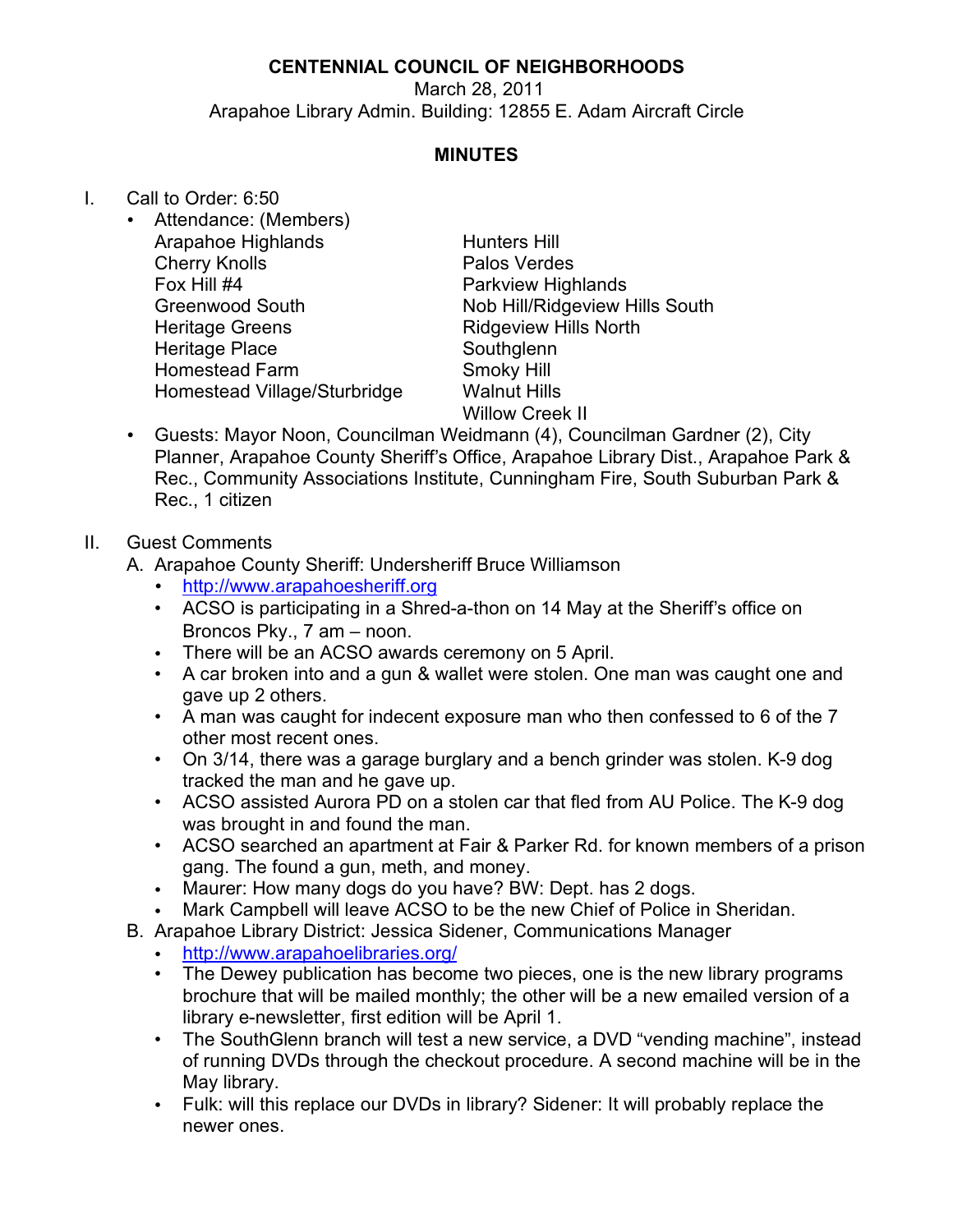- Many patrons took part in a library hour's survey that brought back the finding to keep hours as they are.
- C. Arapahoe Park & Rec. District: DeLos Searle
	- <http://www.aprd.org>
	- APRD has begun the process of tuning up the parks and getting sports teams up & running
	- APRD has closed on the Lowry Trust site at Quincy & E470, over 400 acres.
	- There will be a Spring Art & Pottery Sale at Trails Rec. Center on 7 May, 9 am 4 pm.
- D. South Suburban Park & Rec. District: Teresa Cope
	- <http://www.SSPR.org>
	- April 4 10, SSPRD is offering 10% off all passes at the rec. centers.
	- On 9 April, the Exergame Zone @ Family Sports Center will have a free grand opening. It's like Wii on steroids.
	- On 14 May, SSPRD & the City of Centennial will be sponsoring the Annual Spring Fling at DeKoevend Park.
	- SSPRD offers a plethora of e-newsletter. One can opt-in from the district website. The list events happening in the near future and have lots of discounts.
	- Suhaka: will there be blood screening in April? Sidener: Yes
- E. Fire Districts: Chief Vickrey, Cunningham Fire.
	- <http://www.cfpd.org>, <http://www.littletongov.org/fire>, <http://www.southmetro.org>
		- Chief Rhodes is in Reno working on wildfire education.
		- All our firefighters are working hard on the areas wildfires: Indian Gulch in Golden, Burning Tree in Franktown. And will help wherever they're needed.
			- This will be a long dry fire season, BE CAREFUL with flames, clear brush from near house, keep trees from reaching over your roof.
	- Do not extinguish cigarettes in flowerpots, especially outside.
	- There is a Ready, Set, Go evacuation program. 911 calls will tell you when & how to evacuate.
	- South Metro worked with the American Heart Assoc to collect funds for AEDs for schools. They waited tables in Red Robin.
	- There was a training event in the building at Quebec & Orchard. Some folks saw it.
	- The Family Wellness Summit and 9 Health Fair will be 9 April at Grandview High **School**
	- On 16 May, Station 16 (Riviera & Piccadilly) will have an Open House, emphasis on Don't Text & Don't Talk.
- F. Cherry Creek Schools: none
	- <http://cherrycreekschools.org>
- G. City of Centennial
	- <http://www.centennialcolorado.com>
	- Weidmann:
		- $\circ$  Centennial population is 100,377. 100,000 is the critical number for federal entitlements.
		- $\circ$  Our average age is 40.5,
		- o The average household income is \$103K
		- $\circ$  The median value of homes in the city is \$288,110
		- $\circ$  81.5% have some college, 53.3% have a Bachelor's Degree or better
		- o There are 36,378 households
		- o We are the 10th largest city in Colorado
		- o [http://www.centennialcolorado.com/index.aspx?nid=544](http://www.centennialcolorado.com/index.aspx?nid=544 )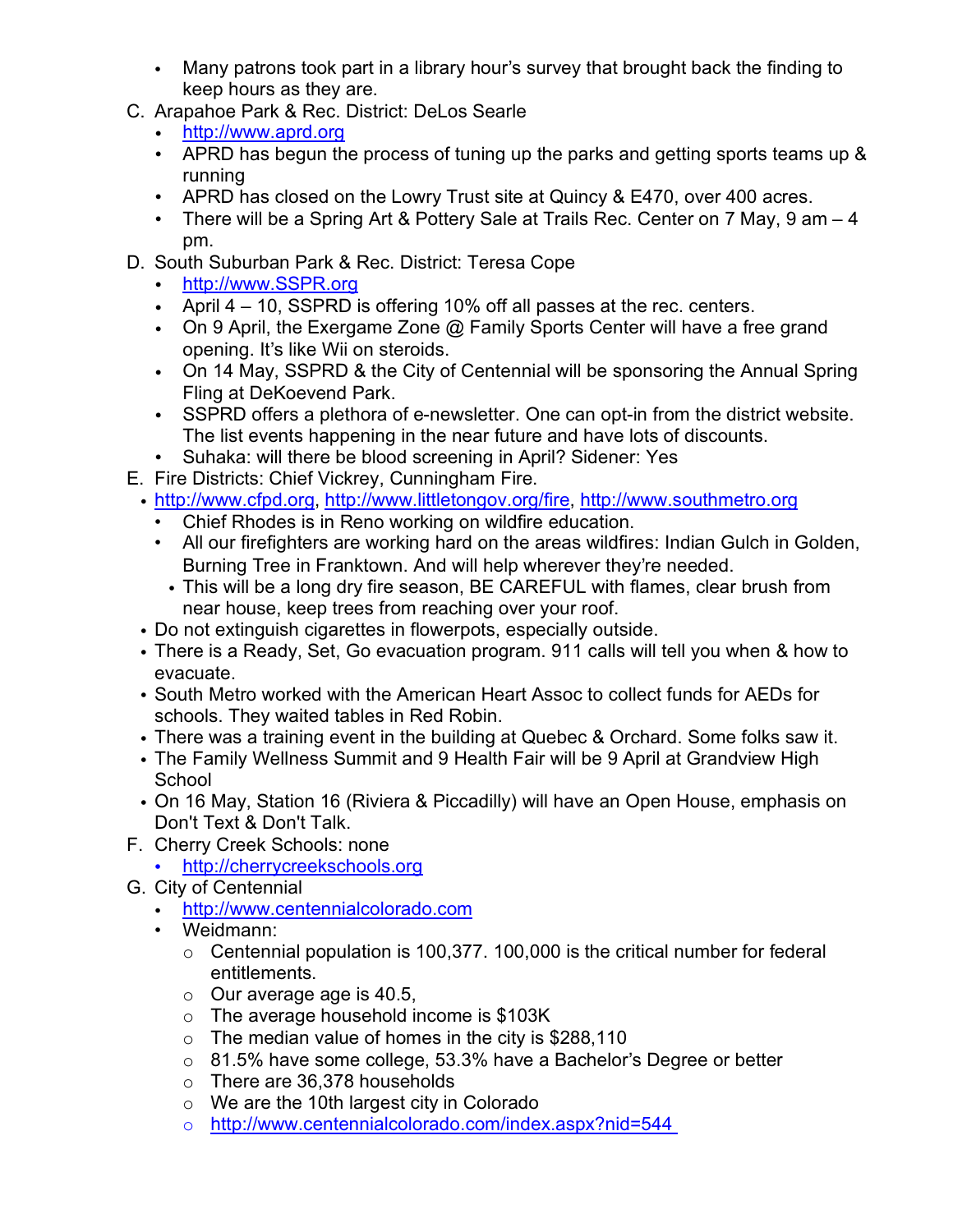- o There will be a Dist. 4 meeting at Smoky Hill Lib. On 3/30 at 7 pm.
- $\circ$  The Council has begun discussing home occupations, one of which is beekeeping (commercially).
- Mayor Noon:
	- $\circ$  The State of the City on 7 April is sold out. There will be a round of MCs because it's the 10<sup>th</sup> Anniversary: Brackney, Vogt, Noon
	- o [www.LiveWorkPlay2011.com,](http://o	www.LiveWorkPlay2011.com) vote for IKEA.
	- $\circ$  The City has officially broken ground for Civic Center Park.
- Cummins: any surprises from the Census? Noon: None. It was more of a surprise, from citizen surveys, that 47% of people that live in Cent. now, didn't live here when it was formed.
- Wells: How does the City define commercial? Noon: a business that needs a business or sales tax license.
- Maurer: What if they do some business out of their home, but use another address for the business? Noon: If the business address is somewhere else, it's not a home business.
- Fulk: Is Code Enforcement complaint driven? Noon: Code enforcement is proactive and reactive. If they're on their way to a complaint and see something else, they can cite it. This level of activity is supported by Citizen Survey.
- III. HOA Roundtable in Centennial: Marsha Osborn, CAI
	- Some of the topics under consideration are "Codes vs. Covenants", Going Green, naturally occurring retirement communities, HOA state statues and legislation that affects HOAs and the new registration requirement with the Dept of Regulatory Agencies, Real Estate Division and, of course, a basic HOA Primer: being a Board member, dealing with a management company, legal issues and attorneys, reserves and insurance requirements.
	- CenCON has helped sponsor such round tables in the past. What are some suggestions for topics and when to have it?
		- $\circ$  meet the man that runs the new HOA dept., insurance issues, new HOA legislation
		- $\circ$  Hold it the 3<sup>rd</sup> week in Aug. or the 2nd or 3rd week in Sept.
		- $\circ$  Leader: Have the man from the HOA dept. speak at the opening session.
- IV. Land Development Code: Andy Firestine, Community Development
	- Lighting Code update
		- $\circ$  This new code will be an energy efficient outdoor lighting code for commercial uses. It only affects new development, redevelopment, multi-family, not single family except where commercial development meets single family uses,
		- $\circ$  The purpose is to minimize light trespass, glare and spill.
		- $\circ$  A draft code has been presented, city comments were given, and it will be revised and presented to Council (map & some google earth data). There'll be a public process coming up, first with the LDC team and then an open house.
		- $\circ$  Williams: Will developers be aware of the new code? Firestine: Yes, they'll be expected to meet all regulations.
		- $\circ$  Maurer: Will you be addressing lighting shining on a building? Firestine: the uniformity ratio may get to that, looks at glare. The new code will be very innovative.
		- $\circ$  Fulk: will it address senior safety lighting? no, not for single family residential
		- $\circ$  Noon: Can planners still come to neighborhoods with the Zoning Map? Firestine: Yes.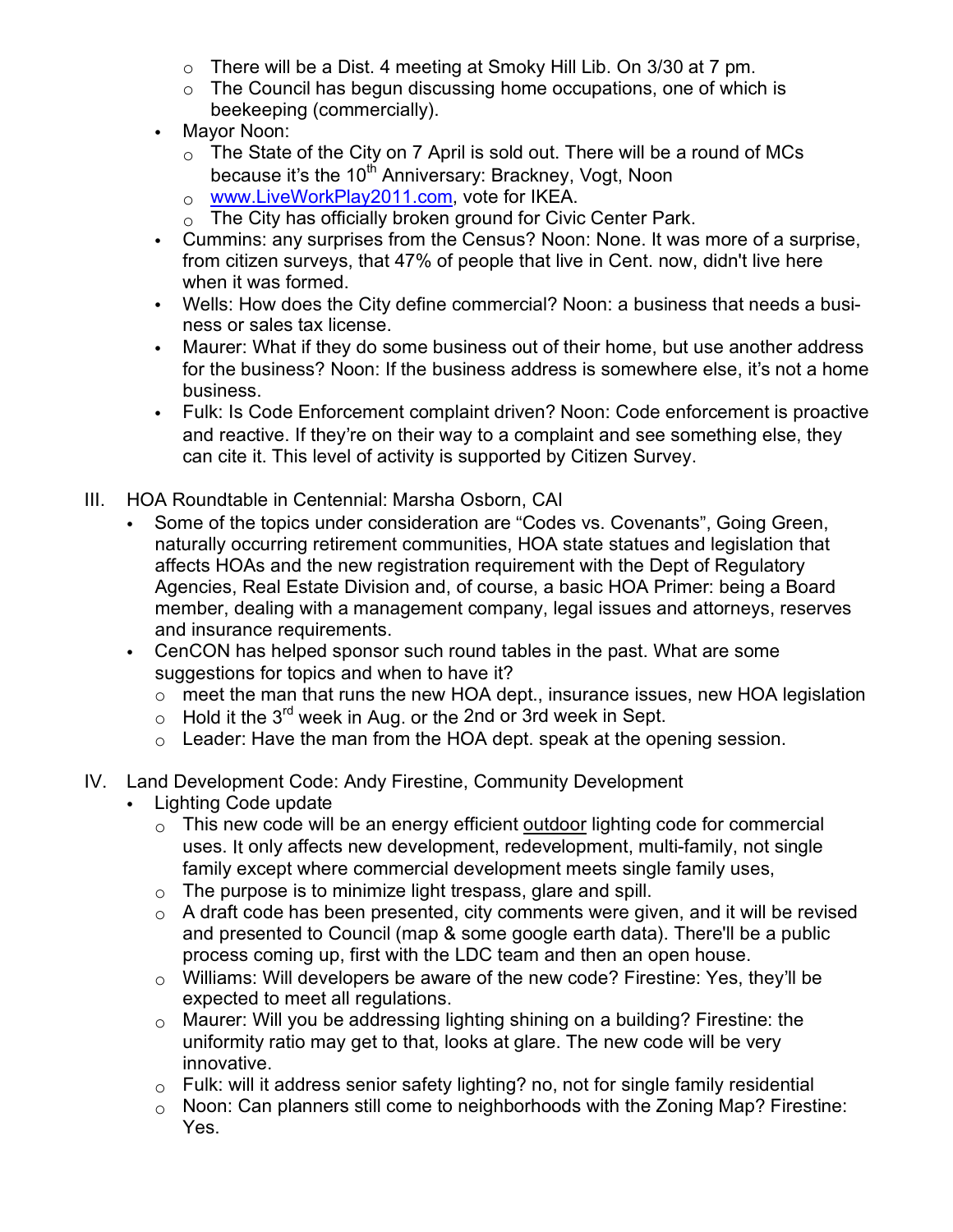- $\circ$  Doerr: Is there a new way to measure the height of a building? Firestine: Yes, it benefits residential property owners. It measures to the mid-point of a sloped roof system. These changes have been made after reviewing all of the variances that have been granted.
- $\circ$  Wells: Is there the potential for new buildings to be higher, encroach on solar? Firestine: Yes, but only what's allowed in their final plan.
- $\circ$  Whelan: How will new code compare to other communities? Firestine: It's similar to Arvada. Other communities are going there, as well.
- Zoning Map project
	- $\circ$  any concerns? no comments
	- $\circ$  1 more open house, 3/31, 3-5
- V. CenCON Business
	- A. President's Report
		- For the park, the city is using money dedicated to parks & open space and grants for that purpose. as well. This money cannot be used in any other way.
		- Homeowner Forum: Notify Gerry ahead if you have a topic for the forum.
		- 14 May actually has 2 recycling events: the ACSO and the Rotary Club of Denver Southeast will be sponsoring on at Fiddler!s Green parking lot. (*see attached link)*
		- 20 April, Training Opportunity for Homeowners Associations
			- o Representatives and Board Members of Associations in Arapahoe County are invited to attend a training, to learn about your fair housing rights and responsibilities. Speakers will include representatives from BBC Research & Consulting and the law firm of Hopkins Tschetter Sulzer. The focus of the presentations will be fair housing rights and responsibilities for Homeowner Associations. Homeowners and neighborhood associations are in a unique position to create and maintain fair housing choice in our community. Join us for this no cost learning opportunity, to better understand the subtleties of housing discrimination, and how the federal and state legislation applies to homeowners associations. The event is free, however pre-registration is required. Please register at (303) 814-4326, or by emailing your name, the name of your association, and contact information to [mgrothe@douglas.co.us](mailto:mgrothe@douglas.co.us) .
			- o [http://www.douglas.co.us/CDBG/Fair\\_Housing.html](http://www.douglas.co.us/CDBG/Fair_Housing.html)
	- B. 1<sup>st</sup> Vice President's Report, Andrea Suhaka
	- C. Contacted an organization that hadn't renewed last year and they'll re-up this year. Also, found another association that was going to join last year and urged them to join this year.Secretary, Andrea Suhaka, temporary
		- ! Eloise May, Arapahoe Library Dist., contacted Suhaka with corrections to her section of the minutes. A new copy of the 28 Feb. minutes will be included with these minutes.
		- ! A motion was made, seconded and passed unanimously to approve the minutes of the 28 Feb. meeting as amended. (Doerr/Green)
	- D. Treasurer's Report, Don Strickland
		- Strickland passed a list of who has paid so the members would know where their associations stood.
	- E. Plans, C.J. Whelan, 2<sup>nd</sup> Vice President
		- Rocky Mountain Community Church, PDP and FDP, located on S. Yosemite about 2 blocks S of Dry Creek
		- All Council members and Andrea Suhaka left the room for this portion of the meeting.